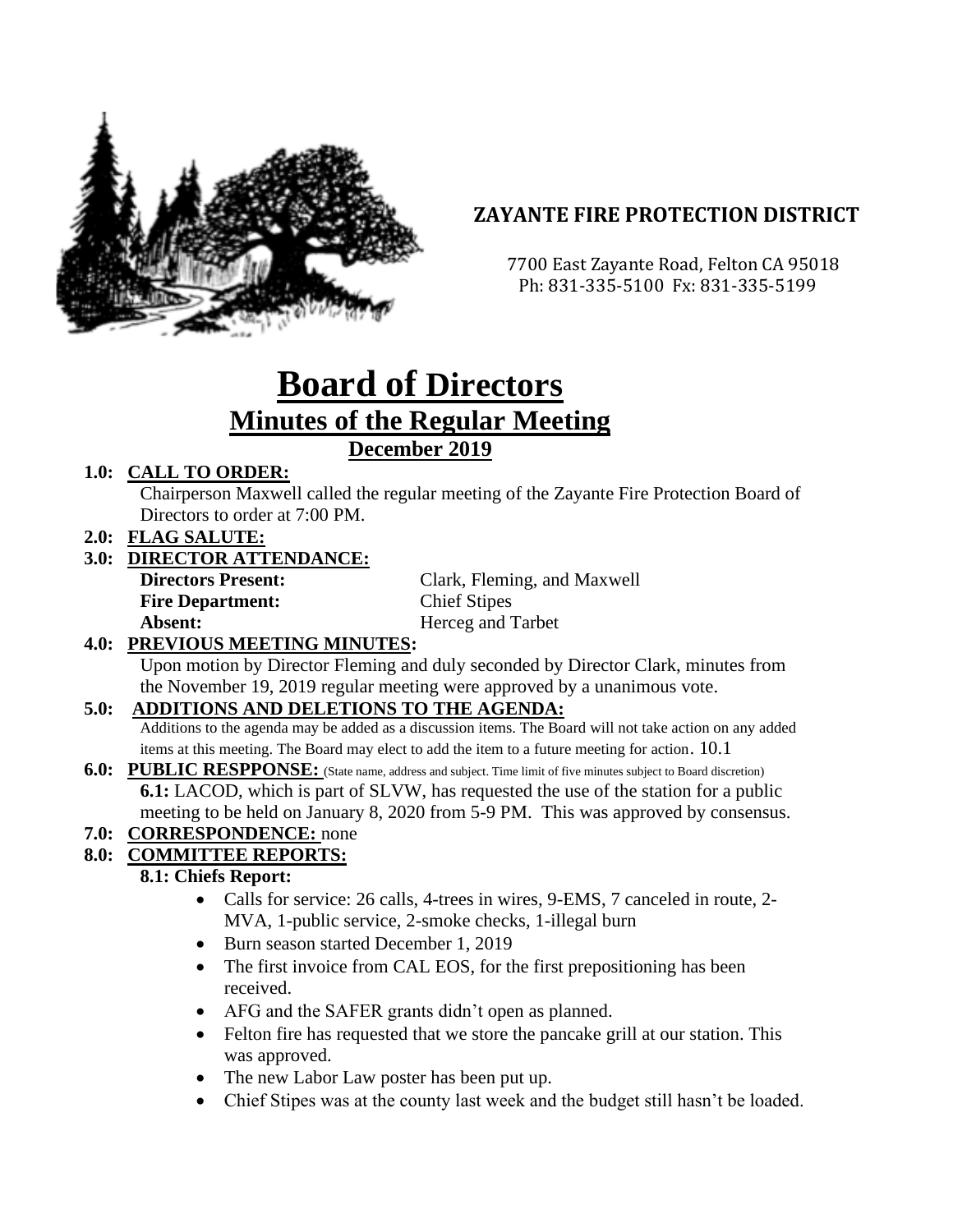- The Chief will be trying a new app, BRYX911.
- Advanced and expanded scope skills for EMT have been completed by all personnel. All engines are now equipped with blood glucose monitors, epi pens, and Narcan.

#### **8.2: SLV District Council:** didn't meet

#### **8.3: County Chiefs/EMSIA:**

- County Chiefs haven't met yet this month.
- EMSIA didn't meet but they were supposed to. The MOU for subcontract with AMR is needed.
- Yellow Fire has been working again. New hardware is being installed to take care of the old problems. This is being done at no expense to the departments.
- SCAFFAIG: Projected member contributions to go up 20% across the board.
- Since Director Boynton retired we have no alternate for the group. Director Clark has offered to fill this position and will attend the next meeting with Chief Stipes.
- Post Traumatic Stress Incident is now considered presumptive regarding workers comp.
- Next meeting will be March 18, 2020
- **8.4: Operations Section:** Went over IMASS. Only 4 attended
- **8.5: Training Section:** Didn't meet

#### **9.0: OLD BUSINESS:**

**9.1:** The website is up and running. There is a video being made on how to run it.

#### **10.0: NEW BUSINESS:**

**10.1:** Sleeper Program: Chief Stipes is looking into potential problems that could arise from having a sleeper program. A policy needs to be written to cover all possible problems. The Board has been asked to review and respond with their ideas.

#### **11.0: POLICY AND PLANNING**: (As necessary for the District to perform its function as required by law.)

- At the January 2020 meeting goals and objectives will be presented.
- Ab1234 has been competed by everyone.
- Notice has been given by out insurance company that if everyone doesn't complete the sexual harassment training then liability is going to be raised. Some of the Board still needs to complete this training.

#### **12.0: OTHER BUSINESS:**

Directors Herceg, Fleming and Maxwell are up for reelection this coming year. More to follow.

## **13.0: BUDGET AND BILLS:**

#### **13.1: Approval of Bills:**

- Upon motion by Director Fleming and duly seconded by Director Clark, bills in the amount of \$1091.13 were approved for payment by a unanimous vote.
- Upon motion by Director Maxwell and duly seconded by Director Fleming, bills in the amount of \$1117.53 were approved for payment by a unanimous vote.
- Upon motion by Director Clark and duly seconded by Director Fleming, bills in the amount of \$2285.56 were approved for payment by a unanimous vote.